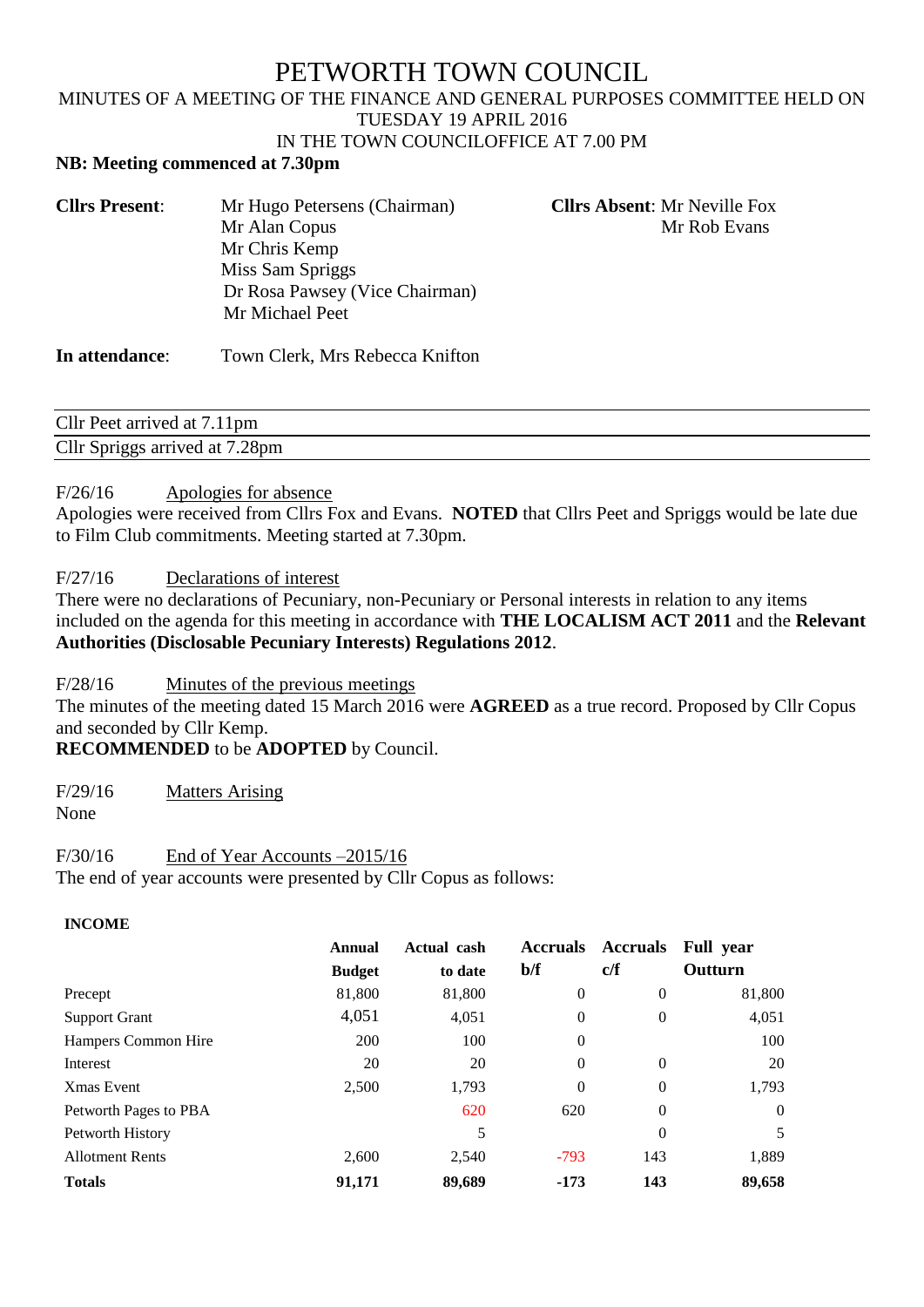#### **EXPENDITURE**

|                                        |               |                  | $\frac{0}{0}$ |                  |                  | <b>Full</b>      |                  |
|----------------------------------------|---------------|------------------|---------------|------------------|------------------|------------------|------------------|
|                                        | <b>Annual</b> | <b>Actual</b>    | <b>Spent</b>  | <b>Accruals</b>  | <b>Accruals</b>  | year             | <b>Budget</b>    |
|                                        | <b>Budget</b> | to date          |               | $b/f$            | c/f              | outturn          | variance         |
| <b>Open Spaces</b>                     |               |                  |               |                  |                  |                  |                  |
| Rosemary Gdns/Hampers Com Contract     | 6,000         | 6,468            | 108%          | $-498$           | 913              | 6,883            | $-883$           |
| Rosemary Gardens Maintenance           | 1,500         | 716              | 48%           | $\boldsymbol{0}$ | 171              | 887              | 613              |
| Hampers Common Maintenance             | 1,200         | 870              | 73%           | $\mathbf{0}$     | 171              | 1,041            | 159              |
| Hampers Common Lease                   | 300           | 346              | 115%          | 231              | $-242$           | 335              | $-35$            |
| Xmas Event - General                   | 1,300         | 1,968            | 151%          | 361              | 50               | 2,378            | $-1,078$         |
| Xmax Event - Lighting                  | 1,000         | 17               | 2%            | $\boldsymbol{0}$ | $\boldsymbol{0}$ | 17               | 983              |
| Hanging Baskets - Maintenance          | 800           | 1,003            | 125%          | $\boldsymbol{0}$ | $\boldsymbol{0}$ | 1,003            | $-203$           |
| Hanging Baskets - Watering             | 1,500         | 1,433            | 96%           | $\boldsymbol{0}$ | $\boldsymbol{0}$ | 1,433            | 67               |
| Planters                               | 100           | 398              | 398%          | $\boldsymbol{0}$ | $\boldsymbol{0}$ | 398              | $-298$           |
| General Maintenance                    | 2,000         | 1,446            | 72%           | $\boldsymbol{0}$ | 1,138            | 2,584            | $-584$           |
|                                        | 15,700        | 14,663           | 93%           | 94               | 2,200            | 16,957           | $-1,257$         |
| Admin                                  |               |                  |               |                  |                  |                  |                  |
| Office Rent & Service Charges          | 6,700         | 7,514            | 112%          | 537              | $-635$           | 7,416            | $-716$           |
| Clerk's Salary                         | 20,000        | 20,785           | 104%          | $\boldsymbol{0}$ | $\boldsymbol{0}$ | 20,785           | $-785$           |
| <b>Additional Clerk's hours</b>        | 3,000         | $\boldsymbol{0}$ | 0%            | $\overline{0}$   | $\theta$         | $\boldsymbol{0}$ | 3,000            |
| Insurance                              | 3,300         | 2,531            | 77%           | 327              | $-422$           | 2,436            | 864              |
| SALC/SLCC Subscriptions/Contracts      | 1,100         | 1,001            | 91%           | $\boldsymbol{0}$ | $\boldsymbol{0}$ | 1,001            | 99               |
| Audit Fee                              | 1,000         | 974              | 97%           | $\overline{0}$   | $\overline{0}$   | 974              | 26               |
| Office Expenditure                     | 1,000         | 1,779            | 178%          | $-40$            | 60               | 1,799            | $-799$           |
| Expenses/Postage                       | 400           | 197              | 49%           | $\boldsymbol{0}$ | $\boldsymbol{0}$ | 197              | 203              |
| Comms/IT                               | 500           | 978              | 196%          | 35               | 37               | 1,049            | $-549$           |
| Office Water                           | 150           | 104              | 69%           | $-52$            | 101              | 152              | $-2$             |
|                                        | 37,150        | 35,862           | 97%           | 807              | $-859$           | 35,809           | 1,341            |
| <b>Misc</b>                            |               |                  |               |                  |                  |                  |                  |
| <b>Grants Awarded</b>                  | 3,000         | 2,900            | 97%           | $\boldsymbol{0}$ | $\boldsymbol{0}$ | 2,900            | 100              |
| <b>CCTV</b>                            | 5,000         | 5,000            | 100%          | 3,750            | $-3,750$         | 5,000            | $\boldsymbol{0}$ |
| <b>Street Lighting</b>                 | 2,400         | 1,637            | 68%           | $-975$           | 980              | 1,641            | 759              |
| Neighbourhood Planning                 | 1,765         | $\boldsymbol{0}$ | 0%            | $\boldsymbol{0}$ | $\boldsymbol{0}$ | $\boldsymbol{0}$ | 1,765            |
| Web Site                               | 300           | 120              | 40%           | $\overline{0}$   | $\theta$         | 120              | 180              |
| Church clock                           | 200           | 118              | 59%           | $-166$           | 118              | 71               | 129              |
| <b>Local Election</b>                  | 2,000         | 1,837            | 92%           | $\boldsymbol{0}$ | $\boldsymbol{0}$ | 1,837            | 163              |
| Repayment of £50k loan for playgrounds | 6,000         | 0                | 0%            | $\boldsymbol{0}$ | $\boldsymbol{0}$ | $\boldsymbol{0}$ | 6,000            |
| Repayment of £10k loan for skatepark   | 1,000         | 0                | 0%            | $\theta$         | 0                | 0                | 1,000            |
| Traffic & roads consultant             | 7,500         | 7,500            | 100%          | 0                | $\boldsymbol{0}$ | 7,500            | $\boldsymbol{0}$ |
| War Memorial                           | 2,000         | $\boldsymbol{0}$ | 0%            | $\mathbf{0}$     | 4,900            | 4,900            | $-2,900$         |
| Dog Bins                               | 500           | 591              | 118%          | 0                | 600              | 1,191            | $-691$           |
|                                        |               |                  |               |                  |                  |                  |                  |
| Training                               | 2,000         | 1,331            | 67%           | $\theta$         | 65               | 1,396            | 604              |
| Contingency                            | 2,000         | $-585$           | $-29%$        | $-75$            | 1,460            | 801              | 1,199            |
|                                        | 35,665        | 20,449           | 57%           | 2,534            | 4,374            | 27,357           | 8,308            |
| Allotments Lease and Water             | 2,000         | 1,998            | 100%          | 604              | 122              | 2,723            | $-723$           |
| <b>Allotments Maintenance</b>          | 500           | 474              | 95%           | $\theta$         | $\theta$         | 474              | 26               |
|                                        | 2,500         | 2,472            | 99%           | 604              | 122              | 3,198            | $-698$           |
|                                        | 91,015        | 73,446           | 81%           | 4,039            | 5,836            | 83,321           | 7,694            |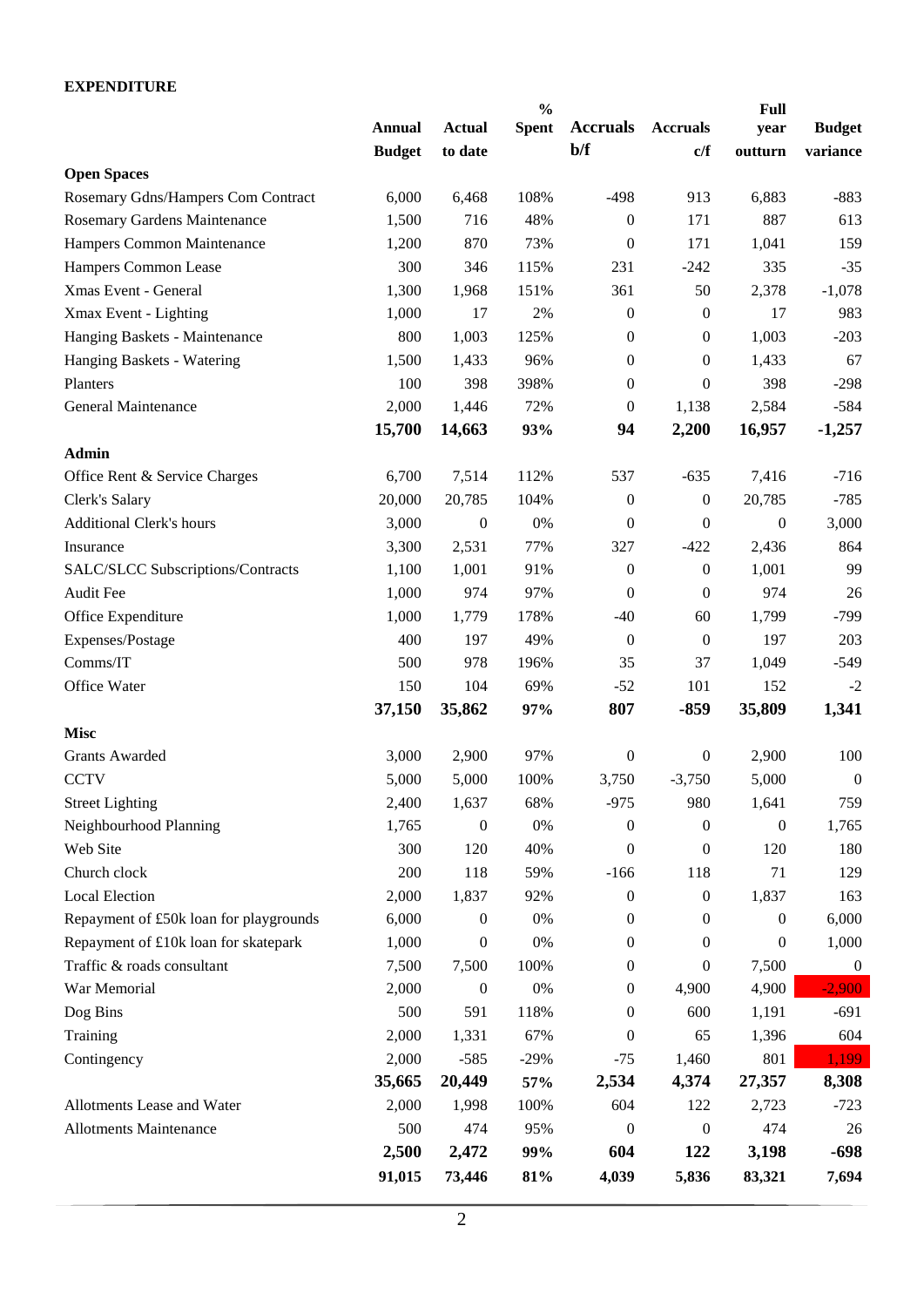## Neighbourhood Plan

|                            | Approved | <b>Actual spend</b> |         | <b>Financing</b> |                   |        |
|----------------------------|----------|---------------------|---------|------------------|-------------------|--------|
|                            | spend    | 2014/15             | 2015/16 | <b>Total</b>     |                   |        |
| <b>NEXUS</b>               | 34,667   | 7,619               | 9,784   | 17,403           | Reserves $1/4/14$ | 23,000 |
| Clerking                   | 4,800    |                     | 8,771   | 8,771            | Grants received   | 14,000 |
| Traffic consultant         | 2,500    |                     |         | $\boldsymbol{0}$ | Future grant      | 7,000  |
| Postage/envelopes          | 1,940    |                     |         | $\boldsymbol{0}$ | Budget 2014/15    | 2,000  |
| Printing<br>Hall           | 1,600    | 148                 | 861     | 1,009            | Budget 2015/16    | 1,765  |
| hire                       | 1,518    |                     | 405     | 405              |                   |        |
| stationery $\&$<br>website | 740      |                     | 349     | 349              |                   |        |
| total                      | 47,765   | 7,767               | 20,169  | 27,936           |                   | 47,765 |

| F/31/16 | Invoices for approval               |                                             |
|---------|-------------------------------------|---------------------------------------------|
| 275.00  | <b>Rosemary Gardens Maintenance</b> | Repair of benches and fencing               |
|         | 250.00 General Maintenance          | Repair of steel bench on Jubilee Walk       |
|         | 40.00 Xmax Event - Lighting         | Fabricate Christmas Light Bracket           |
|         | 25.99 Chairman's Allowance          | Reimbursement for presentation              |
| 497.50  | Rosemary Gdns/Hampers Com Contract  |                                             |
| 45.88   | <b>Office Water</b>                 | Water Bill                                  |
| 138.00  | Clerking                            | Neighbourhood Plan - Backdated underpayment |
|         | 11.23 Allotments Lease and Water    | Water Bill                                  |
|         | 371.50 General Maintenance          | Defib Cabinet                               |
| 50.00   | Contingency                         | Hire of Hall for Localism Meeting           |
| 120.00  | Web Site                            | Annual Back-up                              |
| 565.00  | Rosemary Gdns/Hampers Com Contract  |                                             |
| 30.00   | General Maintenance                 | <b>Bus Shelter Cleaning</b>                 |
| 142.00  | Contingency                         | <b>Farmers Market Flyers</b>                |
| 282.35  | Office Rent & Service Charges       | Office Electricity                          |
| 114.00  | <b>Rosemary Gardens Maintenance</b> | <b>ROSPA</b>                                |
| 114.00  | Hampers Common Maintenance          | <b>ROSPA</b>                                |
|         |                                     |                                             |

Additional discussions took place as follows:

- Defib Accrual Possible further invoice;
- **ACTION**: Reimbursement approval required for Cllr Peet's expenditure for the Defib. To be **RESOLVED** by Council.
- **ACTION**: Cllr Kemp to liaise with the Estate regarding the reimbursement for the cost to the damaged slide on Hampers Common;
- **ACTION**: The Clerk to contact Playsafe regarding closure of the hire of the fencing at Hampers Common;
- **ACTION**: Cllr Fox to be asked to pursue SSE and WSCC regarding the recent invoice for the unmetered supply as it should be lower than stated due to the new energy efficient lighting;
- **ACTION**: Payroll. Letters to inform NatWest of the changes to the Standing Orders to be sent to NatWest. Proposed by Cllr Kemp and seconded by Cllr Petersens. **RECOMMENDED** to be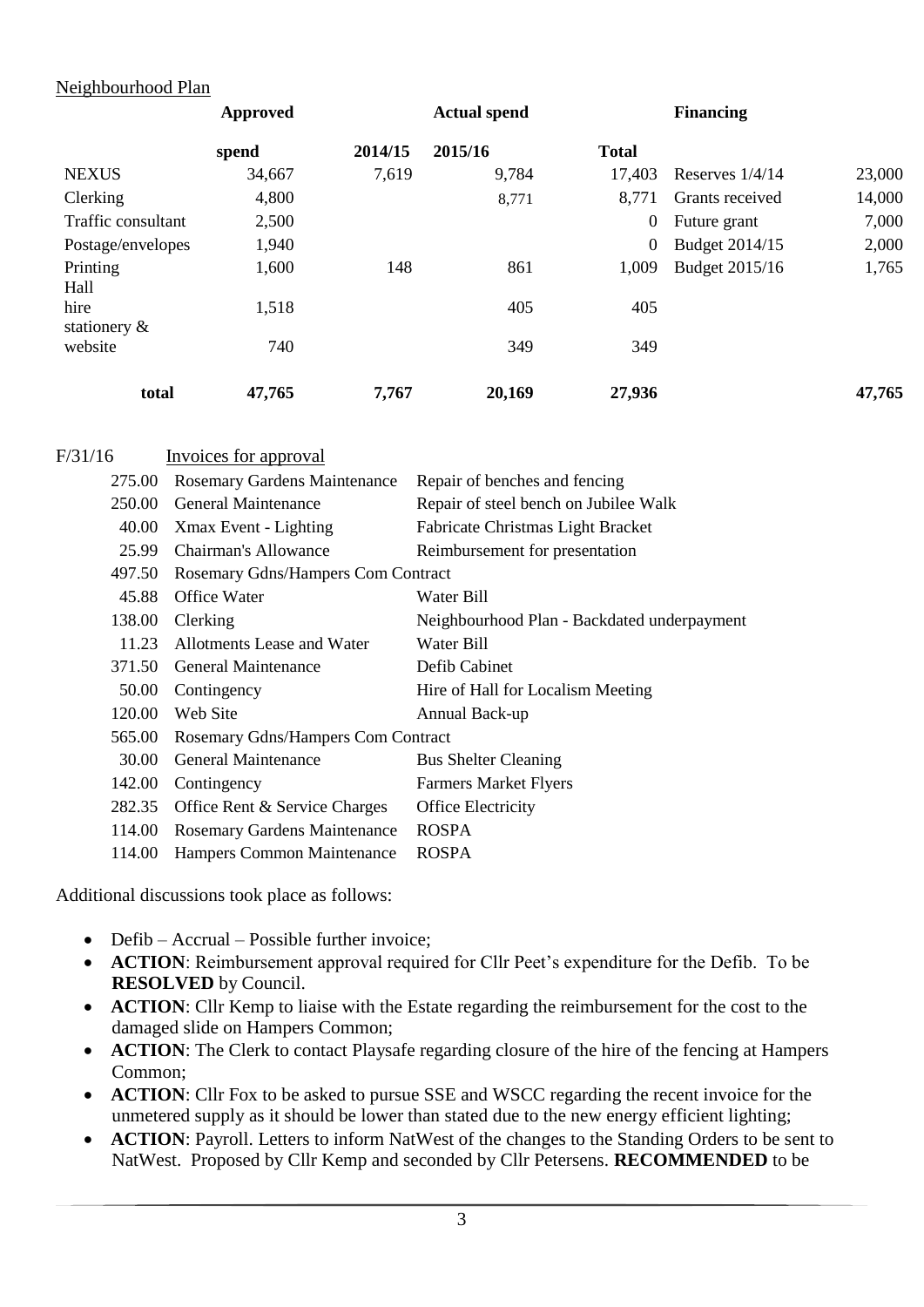**RESOLVED** by Council. Due to time constraints, and the HMRC RTI system, these were signed by the Finance Committee under delegated authority. A **RESOLUTION** will be passed at Council as these will be the fixed sums for 2016/17.

Proposed by Cllr Copus and seconded by Cllr Pawsey. **RECOMMENDED** to be **ADOPTED** by Council.

| F/32/16<br>Receipts                            |                 |             |
|------------------------------------------------|-----------------|-------------|
| Total receipts for April were <b>NOTED</b> as: |                 | <u>£586</u> |
| F/33/16<br><b>Bank</b> reconciliation          |                 |             |
| <b>BALANCE SHEET AND</b>                       |                 |             |
| <b>BANK RECONCILIATION</b>                     |                 |             |
| Reserve at 1 April 2015 - not                  |                 |             |
| allocated                                      |                 | 4,742       |
| Reserve at 1 April 2015 -                      |                 |             |
| N'hood Plan                                    |                 | 30,533      |
| Reserve at 1 April 2015 -                      |                 |             |
| <b>Allotments</b>                              |                 | 1,408       |
| Income to date                                 |                 | 89,689      |
| Less: Expenditure to date                      |                 | $-73,446$   |
| Less: Recoverable VAT                          |                 | $-25,992$   |
| Less: Neighbourhood Plan                       |                 | $-20,169$   |
| Plus: Neighbourhood Plan Grant                 |                 | 4,700       |
| S <sub>106</sub> receipt                       |                 | 1,049       |
| S106 spend                                     |                 | $-1,049$    |
| <b>PWLB</b> loans                              |                 | 79,950      |
| Playpark donations                             |                 | 3,300       |
| <b>New Homes Bonus</b>                         |                 | 9,257       |
| Playpark spend                                 |                 | $-94,108$   |
| <b>Balance</b> at                              | 31/03/2016      | 9,863.89    |
| Playpark balance                               |                 | $-1,601$    |
|                                                | <b>Balances</b> |             |
|                                                | at              | 31/03/2016  |
| <b>Nat West Current Account</b>                | 9,593.93        |             |
| Nat West Deposit Account                       |                 | 269.96      |
|                                                |                 | 9,863.89    |
| <b>Balances 31/03/2016</b><br>at               |                 |             |
| Nat West<br>9,593.93<br>Current                |                 |             |
| Account                                        |                 |             |
| Nat West<br>269.96<br>Deposit<br>Account       |                 |             |